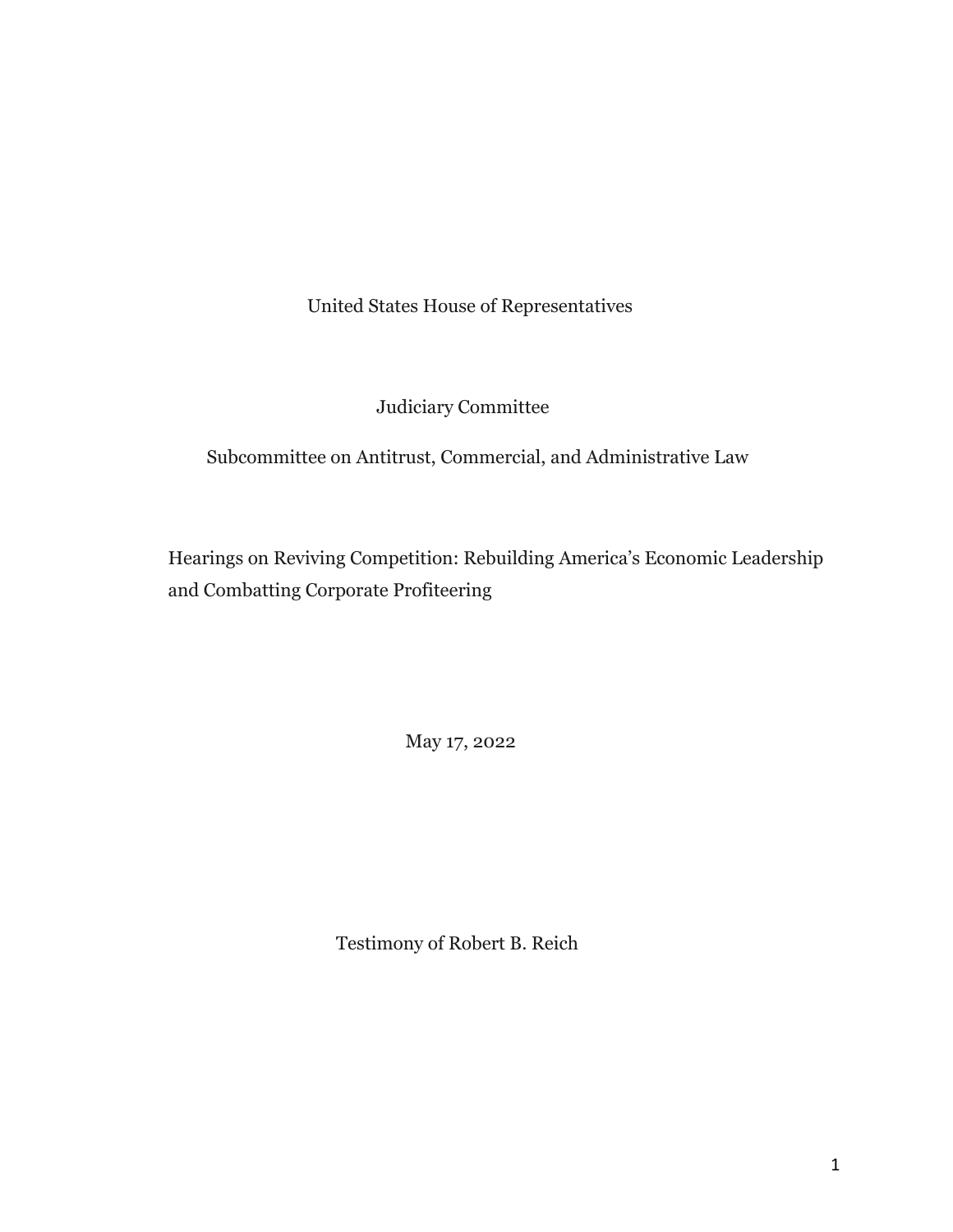Mr. Chairman and members of the Committee,

My name is Robert Reich. I am currently Chancellor's Professor of Public Policy at the Goldman School of Public Policy at the University of California at Berkeley. In the Clinton Administration I served as Secretary of Labor. In the Carter Administration I directed the Policy Planning Staff of the Federal Trade Commission. In the Ford Administration I served as Assistant to the Solicitor General. I am the author of eighteen books about the American political economy.

Corporate concentration is one cause of the inflation we are now experiencing in the United States. It is not the only cause. Supply bottlenecks, pent-up demand, China's response to another strain of COVID, rising oil and food prices related to the war in Ukraine, are all contributing. Surely, corporations with the power to raise prices would already have been exploiting their pricing power before the current spate of inflation. But there seems little doubt that many corporations have been using this inflation as cover to raise prices further. In my prepared testimony I will present evidence of this, discuss why this entails an upward distribution of income and wealth from average working people to corporations and their shareholders, and suggest what government should and should *not* do to deal with this.

# **1. Corporations with near-record profits are raising prices because they don't face meaningful competition**

The Commerce Department reported at the end of March that corporate profits were at a 70-year high.<sup>1</sup> This raises an obvious question: When corporations are so flush with cash, why are they raising prices?

They are *not* raising prices *solely* because of the increasing costs of supplies and components and of labor (which are real but expected when an economy goes suddenly from a pandemic-induced deep freeze due to meeting the soaring demands of consumers who are emerging from the pandemic). Corporations enjoying record profits in a healthy competitive economy would *absorb* these costs. Instead, they're passing

<sup>1</sup> https://www.bea.gov/data/income-saving/corporate-profits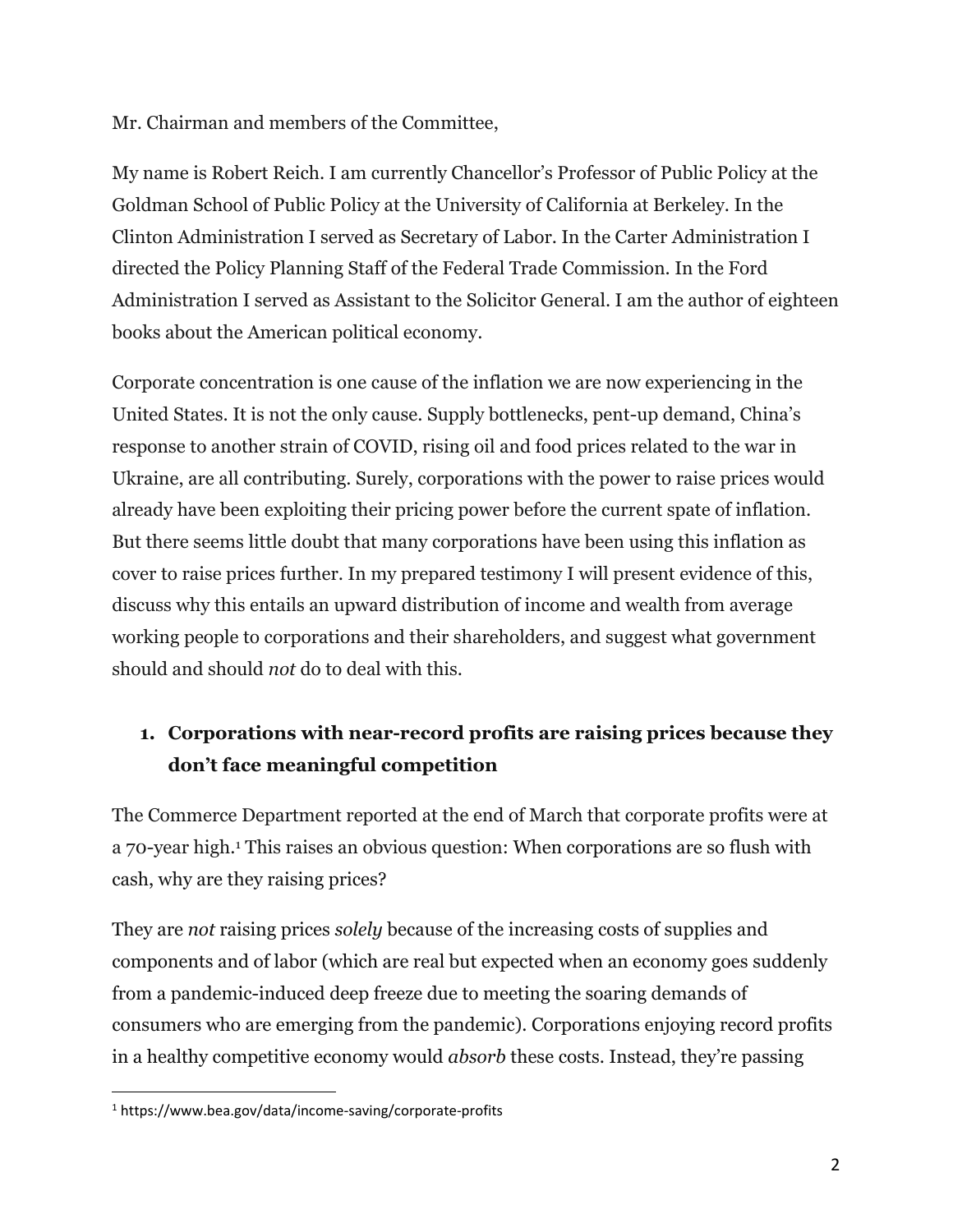these costs on to consumers in the form of higher prices. Why? Because they *can.* And they can because they don't face meaningful competition.

If markets were competitive, companies would keep their prices down to prevent competitors from grabbing away customers. It is far easier to take big markups when there aren't major competitors to undercut you.<sup>2</sup> As the White House National Economic Council put it in a December report: "Businesses that face meaningful competition can't [maintain high profit margins and pass on higher costs to consumers], because they would lose business to a competitor that did not hike its margins."<sup>3</sup>

The underlying problem is that large American corporations have so much market power they can raise prices with impunity. Since the 1980s, two-thirds of all American industries have become more concentrated.<sup>4</sup> This concentration gives corporations the power to raise prices because it makes it easy for them to informally coordinate price increases with the handful of other companies in their same industry — without risking the possibility of losing customers, who have no other choice. They appear to be using the cover of inflation to do this to an even greater extent than they did before the current inflationary cycle.

### **2. The Evidence**

Corporations have been using the *excuse* of increasing costs to raise prices and make fatter profits. For example:

Starbucks is raising its prices to consumers, blaming the rising costs of supplies. But Starbucks is so profitable it could easily absorb these costs – it reported a 31% increase in yearly profits.<sup>5</sup> Why didn't it just swallow the cost increases? Ditto for McDonald's

<sup>2</sup> https://www.whitehouse.gov/briefing-room/statements-releases/2021/07/09/fact-sheet-executive-order-onpromoting-competition-in-the-american-economy/

<sup>3</sup> https://www.whitehouse.gov/briefing-room/blog/2021/12/10/recent-data-show-dominant-meat-processingcompanies-are-taking-advantage-of-market-power-to-raise-prices-and-grow-profit-margins/

<sup>4</sup> https://hbr.org/2018/03/is-lack-of-competition-strangling-the-u-s-economy

<sup>5</sup> https://www.nytimes.com/2022/02/01/business/starbucks-prices.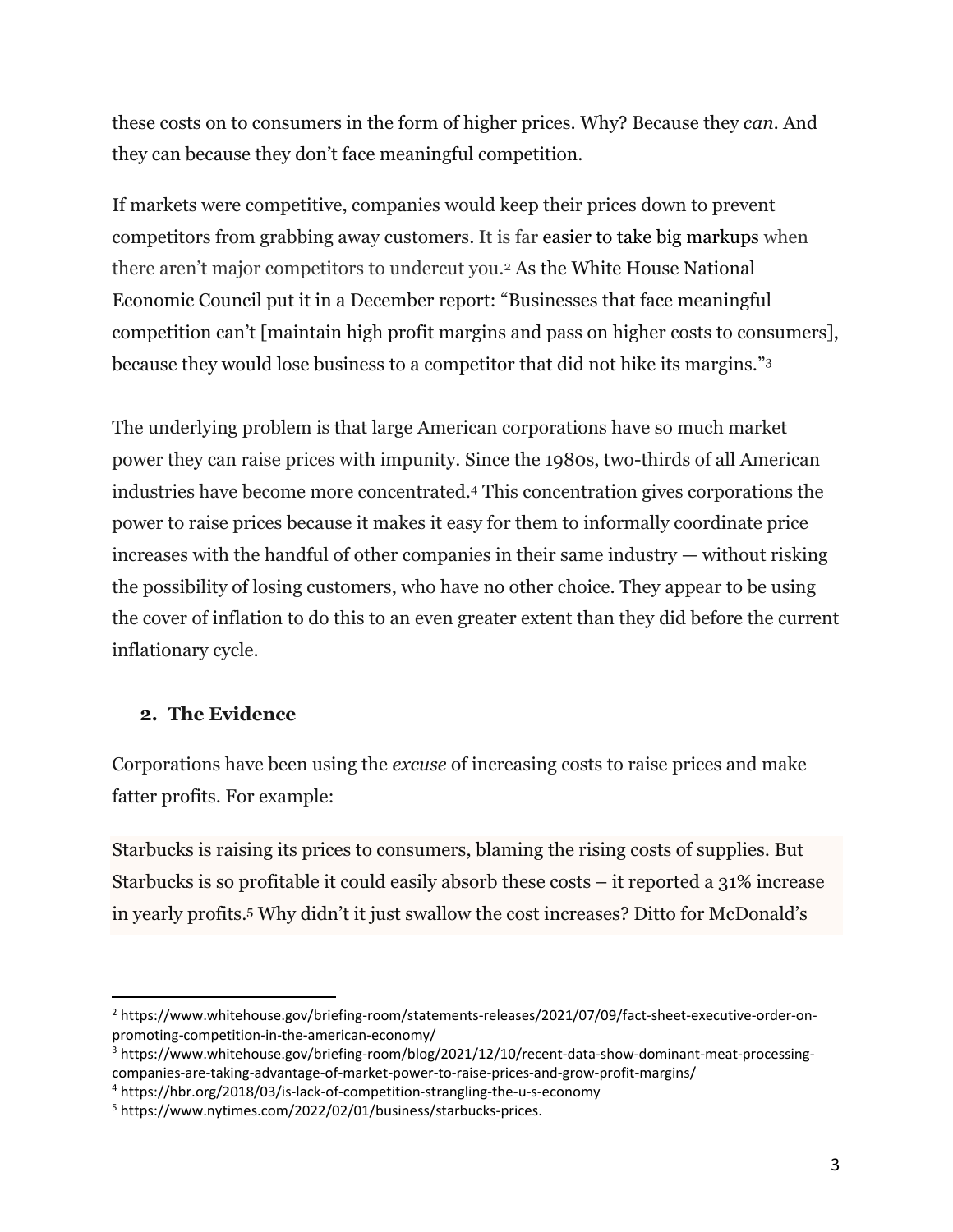and Chipotle, whose revenues have soared but who are nonetheless raising prices.<sup>6</sup> The reason they're raising prices rather than absorbing increased costs is they have pricing power in their locales.

In April, Procter & Gamble announced it would start charging more for consumer staples ranging from diapers to toilet paper, citing "rising costs for raw materials, such as resin and pulp, and higher expenses to transport goods."<sup>7</sup> But P&G continues to rake in huge profits. After its price increases went into effect, it reported a whopping 24.7 percent profit margin. It even spent \$3 billion during the fourth quarter buying back its own stock.<sup>8</sup> The reason it could raise prices and rake in more money is P&G faces very little competition. The lion's share of the market for diapers (to take one example) is controlled by just two companies – P&G and Kimberly-Clark – which coordinate their prices and production. It was hardly a coincidence that Kimberly-Clark announced price increases similar to P&G's at the same time P&G announced its own price increases.<sup>9</sup>

Or consider another consumer product duopoly – PepsiCo (the parent company of Frito-Lay, Gatorade, Quaker, Tropicana, and other brands), and Coca-Cola. In April, PepsiCo announced it was increasing prices, blaming "higher costs for some ingredients, freight, and labor."<sup>10</sup> Yet PepsiCo recorded \$3 billion in operating profits through September.<sup>11</sup> If PepsiCo faced tough competition, it could never have gotten away with it. Consumers would have deserted it for lower-priced competitors. But PepsiCo appears to have colluded with its only major competitor, Coca-Cola – which announced similar price increases at about the same time as PepsiCo and has increased its own profit margins to 28.9 percent.<sup>12</sup>

<sup>6</sup> ttps://money.com/chipotle-starbucks-mcdonalds-price-increases/

<sup>7</sup> https://www.wsj.com/articles/procter-gamble-will-raise-prices-in-september-11618916498?redirect=amp <sup>8</sup> https://www.cnbc.com/2021/10/19/procter-gamble-pg-q1-2022-earnings.html

<sup>9</sup> https://www.cnbc.com/2021/03/31/higher-commodity-costs-lead-to-price-hikes-from-kimberly-clark.html

<sup>10</sup> https://www.cnbc.com/2021/07/13/pepsico-and-conagra-plan-to-battle-rising-costs-with-higher-prices.html <sup>11</sup> https://finance.yahoo.com/news/pepsico-earnings-q2-2021-103318871.html

<sup>&</sup>lt;sup>12</sup> https://d1io3yog0oux5.cloudfront.net/ fd5695e7395cd38ea318a62ddca3817e/cocacolacompany/news/2021-10-27 Coca Cola Reports Continued Momentum and Strong 1040.pdf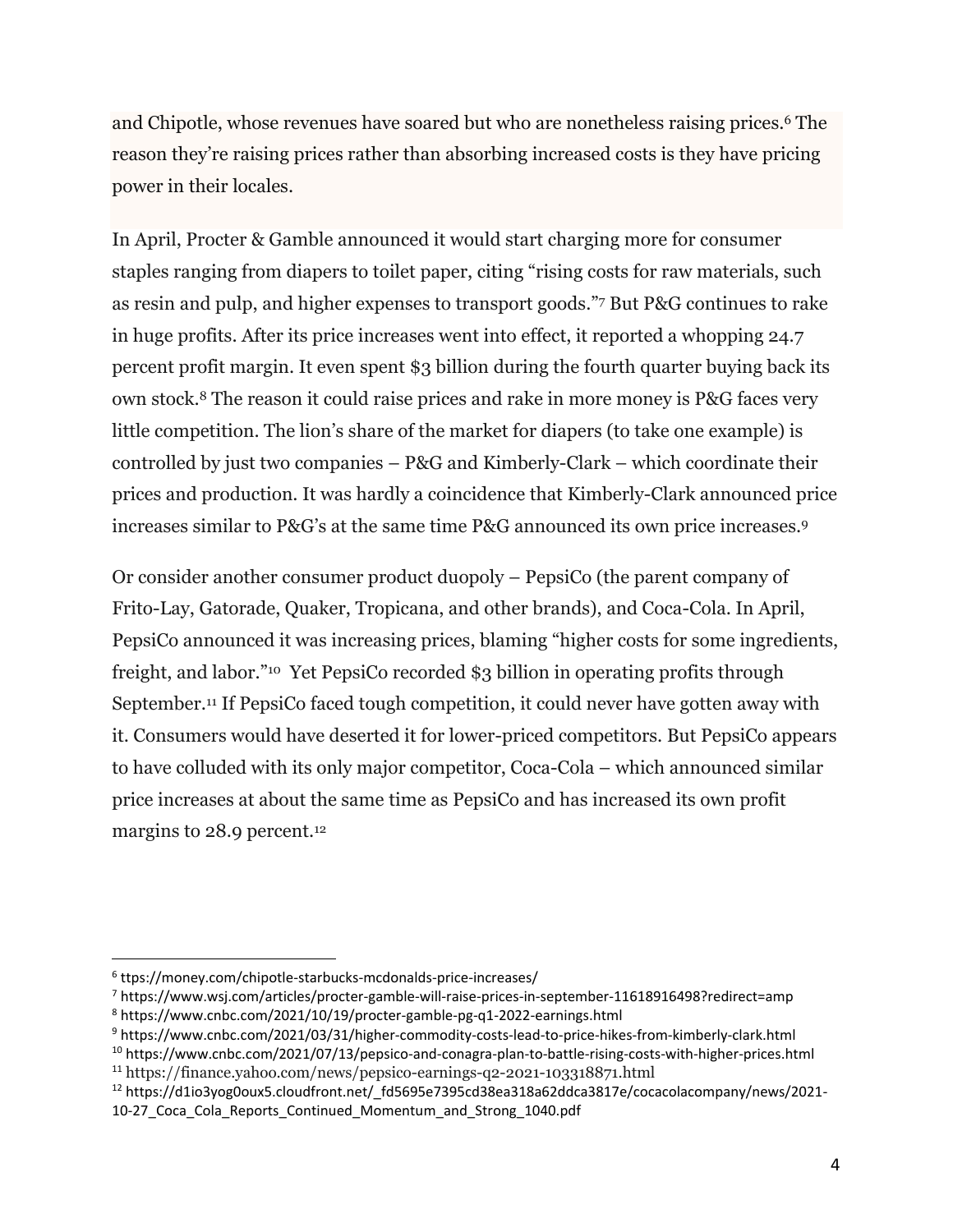All have been able to pass cost increases on to consumers in the form of higher prices because they face so little competition. As Chipotle's chief financial officer said, "Our ultimate goal … is to fully protect our margins."<sup>13</sup>

The *New York Times* recently pointed out that "corporate executives have spent recent earnings calls [with Wall Street analysts] bragging about their newfound power to raise prices, *often predicting that it will last*" (emphasis added).<sup>14</sup>

As Hostess's C.E.O. told shareholders last quarter, "When all prices go up, it helps."<sup>15</sup> The head of research for the bank Barclay's said much the same: "The longer inflation lasts and the more widespread it is, the more air cover it gives companies to raise prices." 16

The CEO of Tyson foods credited his company's "successful pricing strategies."<sup>17</sup> The head of 3M boasted of a "marvelous job in driving price."<sup>18</sup>

The Chief Financial Officer of Constellation Brands, the parent company of Modelo and Corona beers, told investors in January that the company wants to "take as much as [we] can" from customers.<sup>19</sup> (Publicly, however, the company has blamed rising material costs for their increased prices.) The grocery food brand Hormel saw a 19 percent increase in operating income in the first quarter of 2022. Their CFO's response to these soaring profits? "We've done a great job with our pricing."<sup>20</sup>

<sup>13</sup> https://www.nytimes.com/2022/01/21/business/fast-food-prices-inflation.html

<sup>14</sup> https://www.nytimes.com/2022/02/27/business/economy/price-increases-inflation.html

<sup>15</sup> https://www.fool.com/earnings/call-transcripts/2022/03/02/hostess-brands-inc-twnk-q4-2021-earnings-calltran/?source=iedfolrf0000001

<sup>16</sup> https://www.bloomberg.com/news/articles/2022-01-14/inflation-risks-getting-sticky-as-big-firms-flex-pricingpower

<sup>17</sup> https://www.fool.com/amp/earnings/call-transcripts/2021/11/15/tyson-foods-inc-tsn-q4-2021-earnings-calltranscri/

<sup>18</sup> https://www.fool.com/earnings/call-transcripts/2022/01/25/3m-mmm-q4-2021-earnings-calltranscript/?source=iedfolrf0000001

<sup>19</sup> https://twitter.com/owenslindsay1/status/1493963096737656839

<sup>&</sup>lt;sup>20</sup> https://www.minnpost.com/community-voices/2022/03/its-not-just-inflation-its-price-gouging/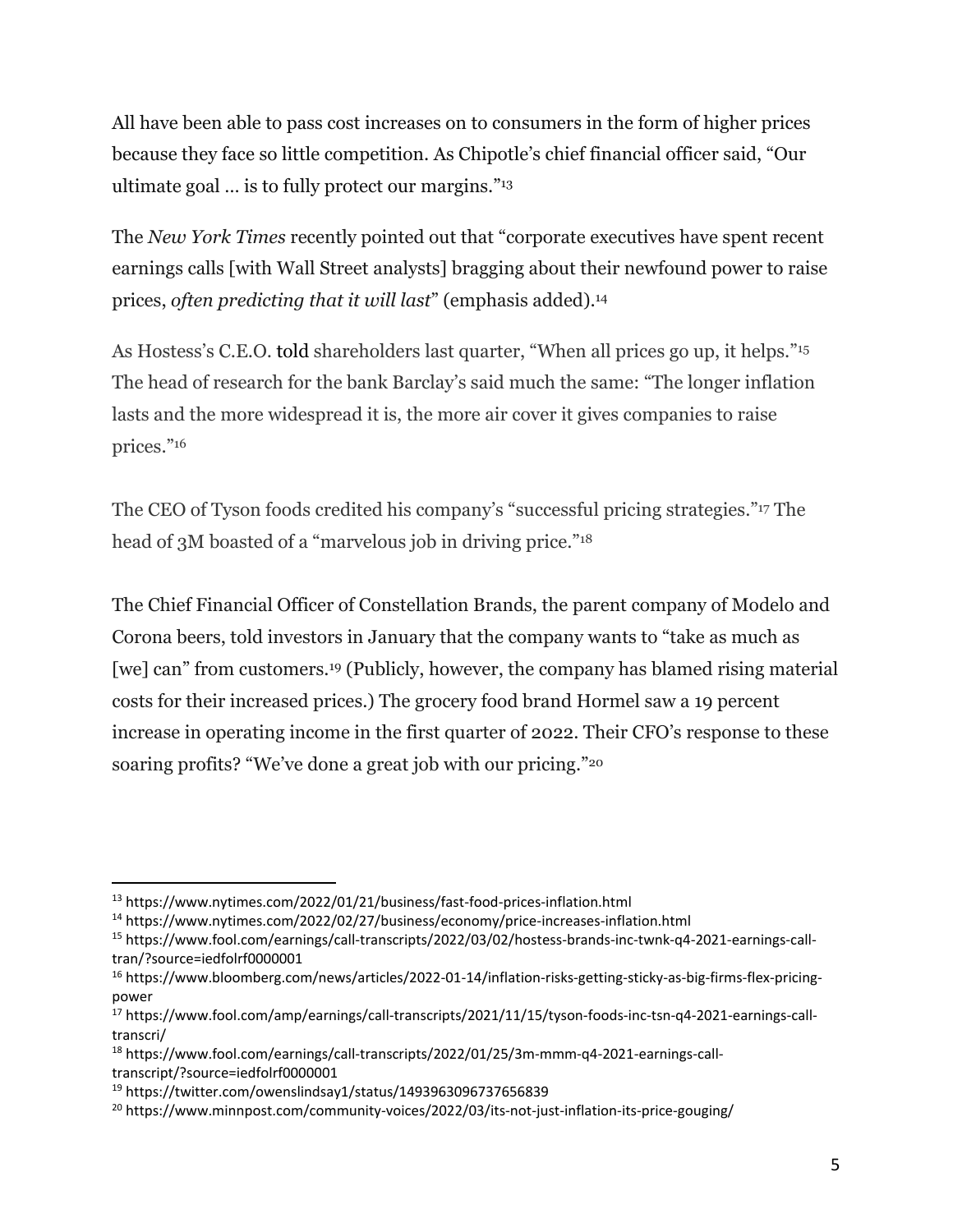Big Oil, too, has hit a gusher. Although major oil companies have faced increasing costs for crude oil, their profit margins are so large they could easily absorb those costs. The biggest oil companies (Shell, Chevron, BP, and Exxon) posted near-record profits last year, totaling \$75 billion.<sup>21</sup> But they're passing the costs on to consumers in the form of higher price at the pump and for heating oil, and keeping their record profits. How can they do this? They don't worry about losing market share to competitors.

Or consider ocean shipping. Three global alliances control now control [80](https://www.itf-oecd.org/sites/default/files/docs/impact-alliances-container-shipping.pdf) percent of global container ship capacity<sup>22</sup> and control  $95\%$  of the critical East-West trade lines. This consolidation happened rapidly over the last decade.

Lack of competition doesn't just mean higher consumer prices. It also leads to problems of quality control. In competitive markets, corporations would need to invest in product quality or suffer loss of market share to corporations that maintained or improved product quality. In uncompetitive markets, quality control can suffer.

Why is baby formula out of stock? One big reason is a lack of competition in the baby formula industry. [Most](http://concentrationcrisis.openmarketsinstitute.org/industry/baby-formula/) of the country's baby formula market is dominated by just four firms. The largest – with some 40 percent<sup>23</sup> of the market -- is Abbott Nutrition – which, according to a whistleblower complaint,<sup>24</sup> failed to fix defective equipment or remedy faulty testing procedures, allowing bacteria to enter the system; and falsified records and covered up blatant violations. After at least four babies were hospitalized and at least two died from bacterial infections, the Food and Drug Administration recalled Abbott's baby formula products -- leaving families that depend on infant formula in the lurch.

<sup>&</sup>lt;sup>21</sup> https://www.accountable.us/news/big-oil-companies-net-75-billion-in-profit-while-americans-struggle-to-heathomes-fill-gas-tanks/

<sup>&</sup>lt;sup>22</sup> https://www.itf-oecd.org/sites/default/files/docs/impact-alliances-container-shipping.pdf

<sup>&</sup>lt;sup>23</sup> https://money.usnews.com/investing/news/articles/2022-05-10/baby-formula-shortage-forces-cvs-health-tolimit-purchases

<sup>24</sup> https://www.foodsafetynews.com/2022/04/former-employee-blows-whistle-on-baby-formula-productionplant-tied-to-outbreak/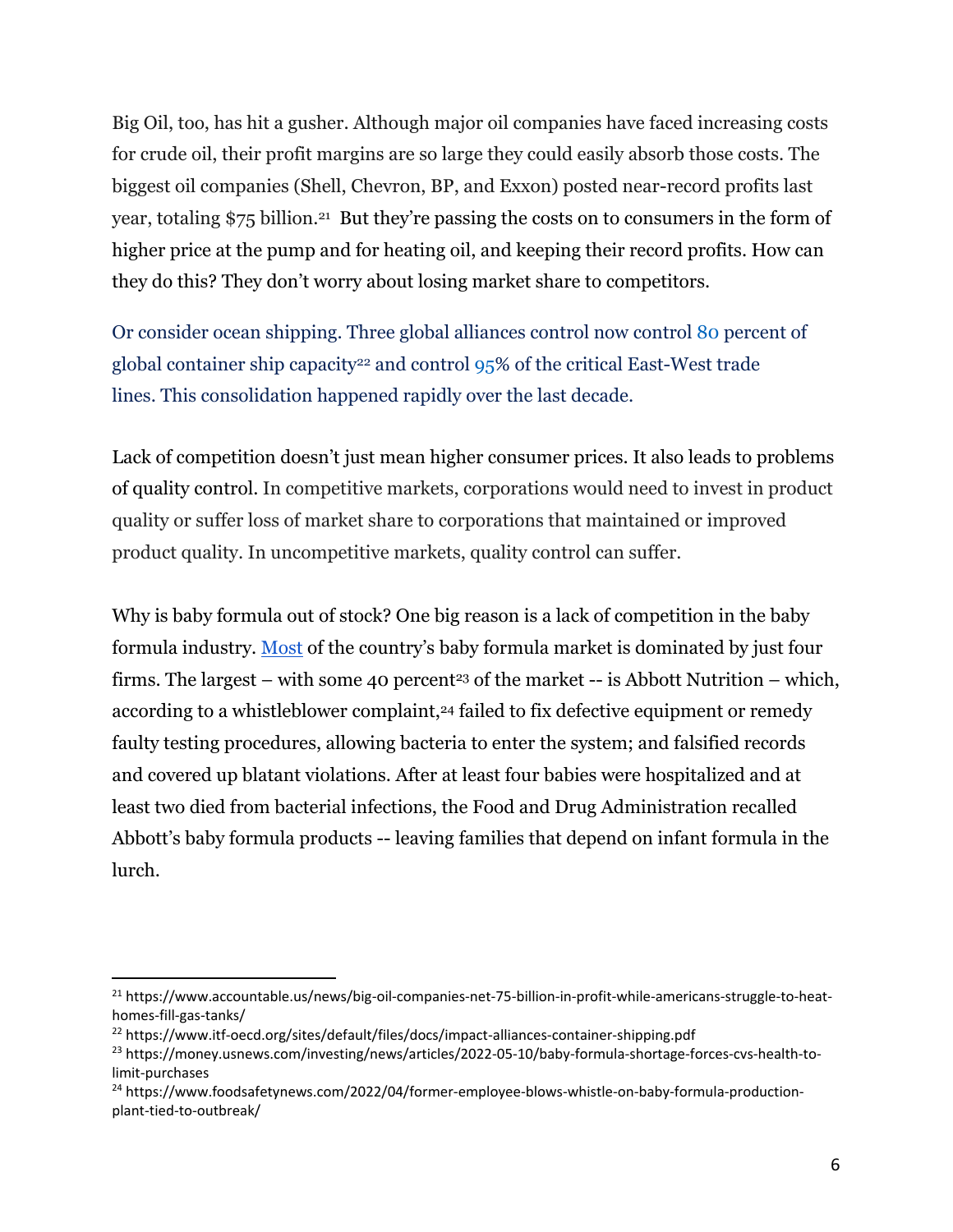Inflation itself has given some large corporations cover to increase their prices *above* their rising costs. With consumers expecting rising prices, it's easy to tack on some extra beyond the corporation's own increased costs. More than half of the companies surveyed by the business services reviews website [Digital.com](http://digital.com/) reported raising prices beyond what was required to offset rising input costs.<sup>25</sup>

Meat prices are soaring because the four giant meat processing corporations that dominate the industry are "using their market power to extract *bigger and bigger* profit margins for themselves," according to a December report from the White House National Economic Council (emphasis added).<sup>26</sup>

# **3. Corporations are using their near-record profits to buy back their shares of stock**

What are large corporations doing with their near-record profits? Using them to buy back their own shares of stock to deliver higher returns to their shareholders. Buybacks reduce a company's shares outstanding, pushing its profit-per-share figure higher.

Stock buybacks hit a new record last year. This year is on track to exceed it. In the first two months of 2022, S&P 500 companies disclosed authorizations to buy back \$238 billion in stock -- a record pace, according to Goldman Sachs, which expects *\$1 trillion of buybacks this year* – an all-time high.27 Chevron engaged in \$1.4 billion in stock buybacks and spent \$500 million more on shareholder dividends than it did in 2020. This year, the oil giants are planning to buy back at least \$22 billion *more*. 28

In this context, it's noteworthy that Abbott Nutrition, instead of investing in safety of its factory, bought back billions of dollars of shares.

<sup>25</sup> https://digital.com/half-of-retail-businesses-using-inflation-to-price-gouge/

<sup>&</sup>lt;sup>26</sup> https://www.whitehouse.gov/briefing-room/blog/2021/12/10/recent-data-show-dominant-meat-processingcompanies-are-taking-advantage-of-market-power-to-raise-prices-and-grow-profit-margins/

<sup>27</sup> https://www.thestreet.com/investing/stock-buybacks-at-record-pace-for-2022

<sup>28</sup> https://www.bloomberg.com/news/articles/2022-03-15/oil-and-gas-share-buybacks-boomed-before-energyprices-hit-highs?sref=0KUfhQHv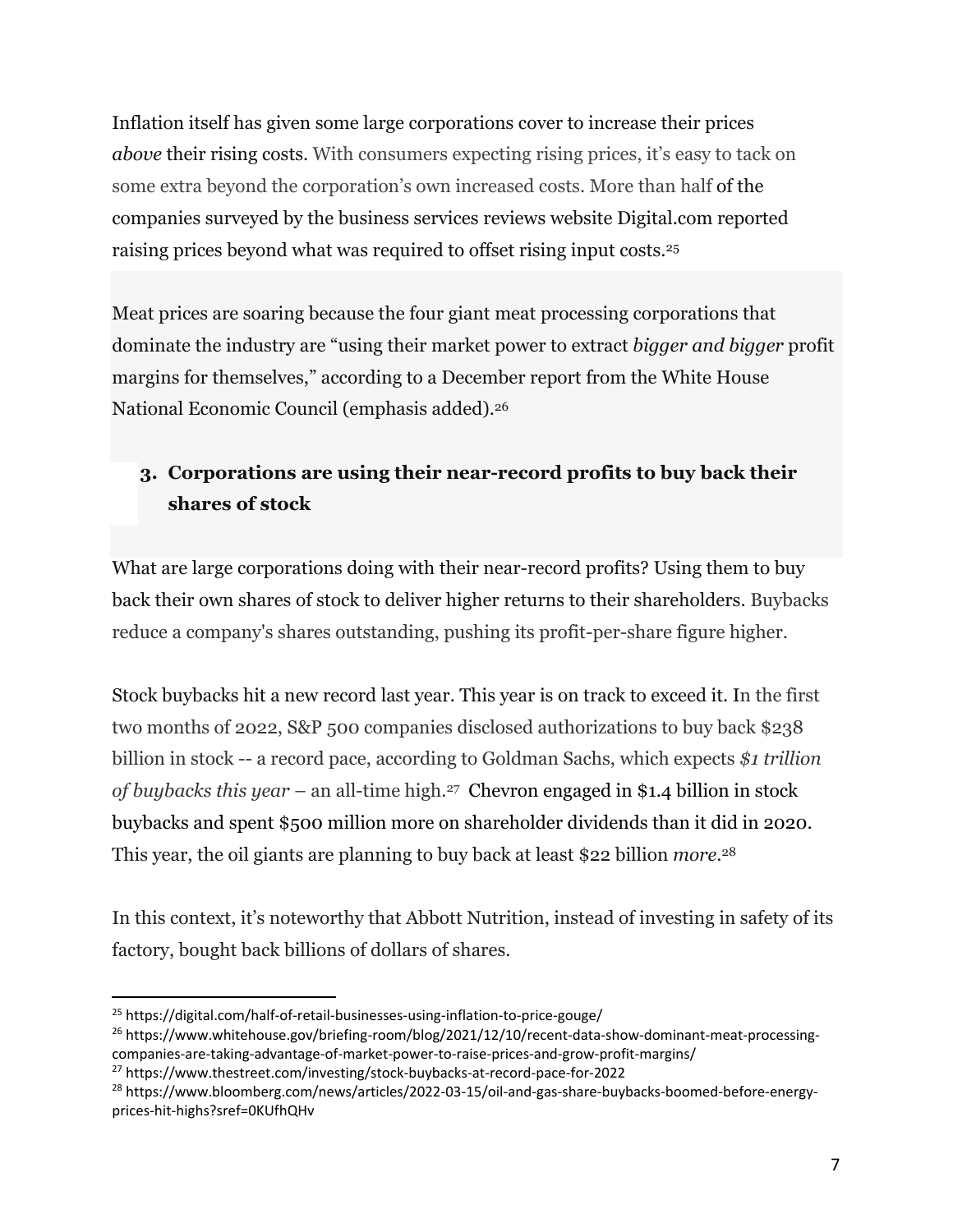Connect the dots.

(1) Corporations have the highest profits in 70 years.

(2) They have enough market power to pass on higher costs resulting from supply bottlenecks to consumers in the form of higher prices, rather than absorb the costs and accept lower profit margins.

(3) They're utilizing consumer expectations of continued higher prices to raise prices even more than their higher costs, giving them even higher profit margins.

(4) They're using their near-record profits to boost their share prices by buying back a record amount of their shares of stock.

(5) As corporations raise their prices, they're also eroding the value of their workers' wages. Corporations are handing out wage increases to attract or keep workers with one hand, but eliminating those wage increases by raising prices with the other.

What's the result? An upward transfer of income and wealth from consumers and workers – many of whom live from paycheck to paycheck – to shareholders, half of whom are in the richest 1 percent of the population and more than 80 percent of whom are in the richest 10 percent.

Pointing out these connections between corporate pricing power, inflation, and this upward transfer of income and wealth is not "bashing" big business. Big corporations are doing precisely what their shareholders want and expect them to do – maximize profits and share values. But just because this is good for shareholders doesn't mean it's good for the economy, which includes consumers and workers. We may rail at what corporations are doing, but unless or until there are laws preventing them from doing this, they will continue to do so.

Before I get to remedies, I need to discuss and dismiss two red herrings.

#### **4. Inflation is** *not* **due to excessive government spending**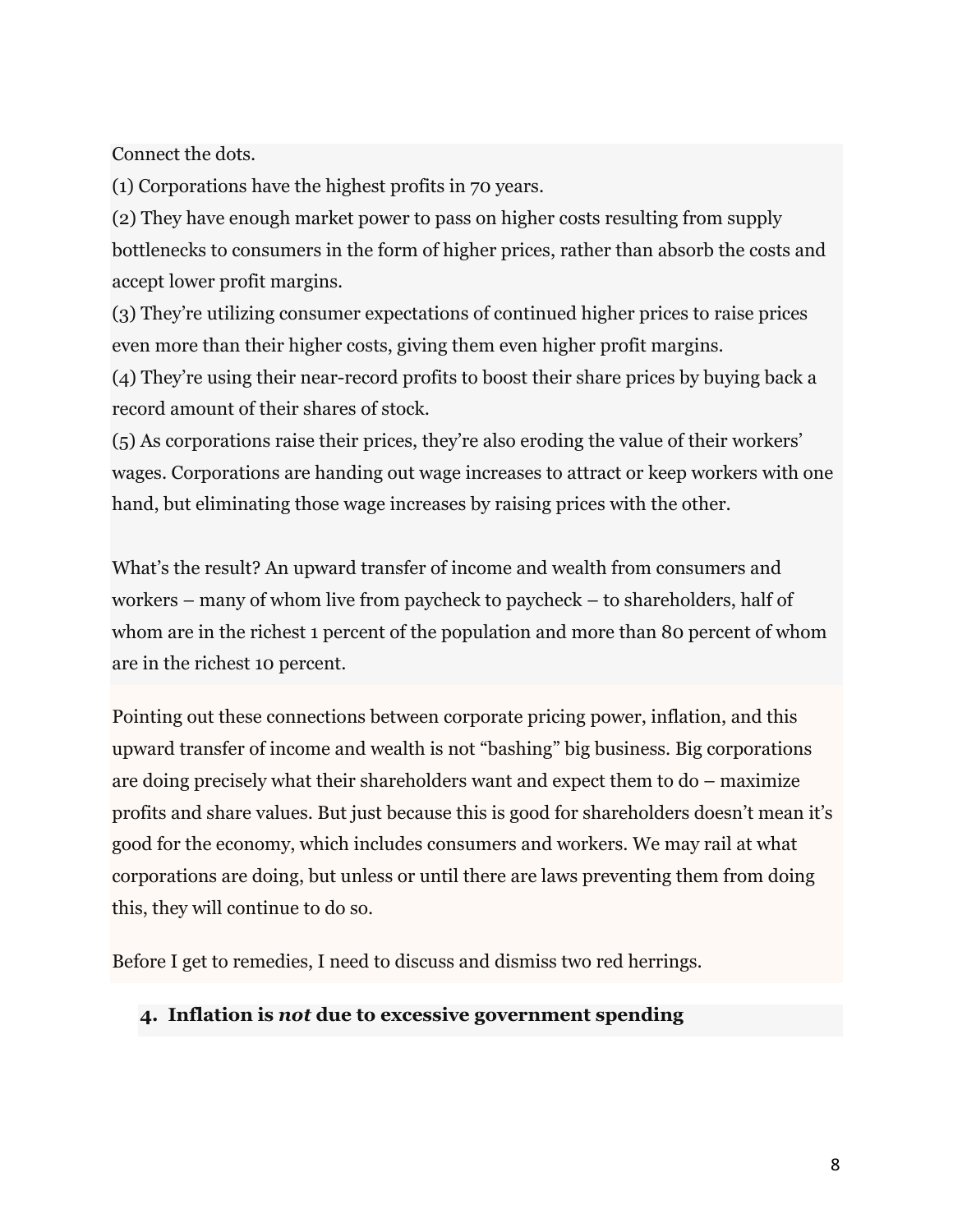The first is that the current inflation is the consequence of too much money chasing too few goods – and that the Biden pandemic relief program enacted in early 2021, in particular, is to blame.

The timing for this case is off. After the pandemic lockdowns, demand began to recover in June 2020 with support from the first tranche of pandemic relief in April 2020. That stimulus contributed modestly to an uptick in inflation in early 2021, but that was a small cost to prevent a protracted deep recession.

Inflation picked up again in April 2021, reaching 4.2 percent <sup>29</sup> on an annualized basis. But given the long lag between fiscal policy changes and changes in prices, it's highly unlikely that the American Rescue Plan, passed in March 2021, was responsible. Much was driven by the rise in energy prices.<sup>30</sup>

## **5. Inflation is** *not* **due to pay increases for workers.**

The second red herring ties the current inflation to increases in worker pay. The Federal Reserve apparently believes that inflation is coming from the wage gains workers have been receiving due to their newfound bargaining leverage in an economy facing worker shortages. Fed chair Jerome Powell openly worries that "the labor market is extremely tight,"<sup>31</sup> to "an unhealthy level."<sup>32</sup> In April, he described the labor market as "unsustainably hot."<sup>33</sup> Speaking just after the May 4 announcement of a half-point increase in interest rates, Powell explained, "you can see that the labor market is out of balance; you can see that there is a labor shortage."<sup>34</sup>

With due respect, this makes no sense. To be sure, wage growth has been fast over the past year relative to the last few decades. But the rise in inflation has *not* been driven by

<sup>&</sup>lt;sup>29</sup> https://www.statista.com/statistics/273418/unadjusted-monthly-inflation-rate-in-the-us/

<sup>30</sup> https://www.eia.gov/todayinenergy/detail.php?id=51438

<sup>31</sup> https://www.federalreserve.gov/newsevents/speech/powell20220321a.htm

<sup>32</sup> https://www.youtube.com/watch?v=kb5Qn0klO6I

<sup>33</sup> https://www.nytimes.com/2022/04/25/business/economy/us-global-inflation-response.html

<sup>34</sup> https://www.federalreserve.gov/mediacenter/files/FOMCpresconf20220504.pdf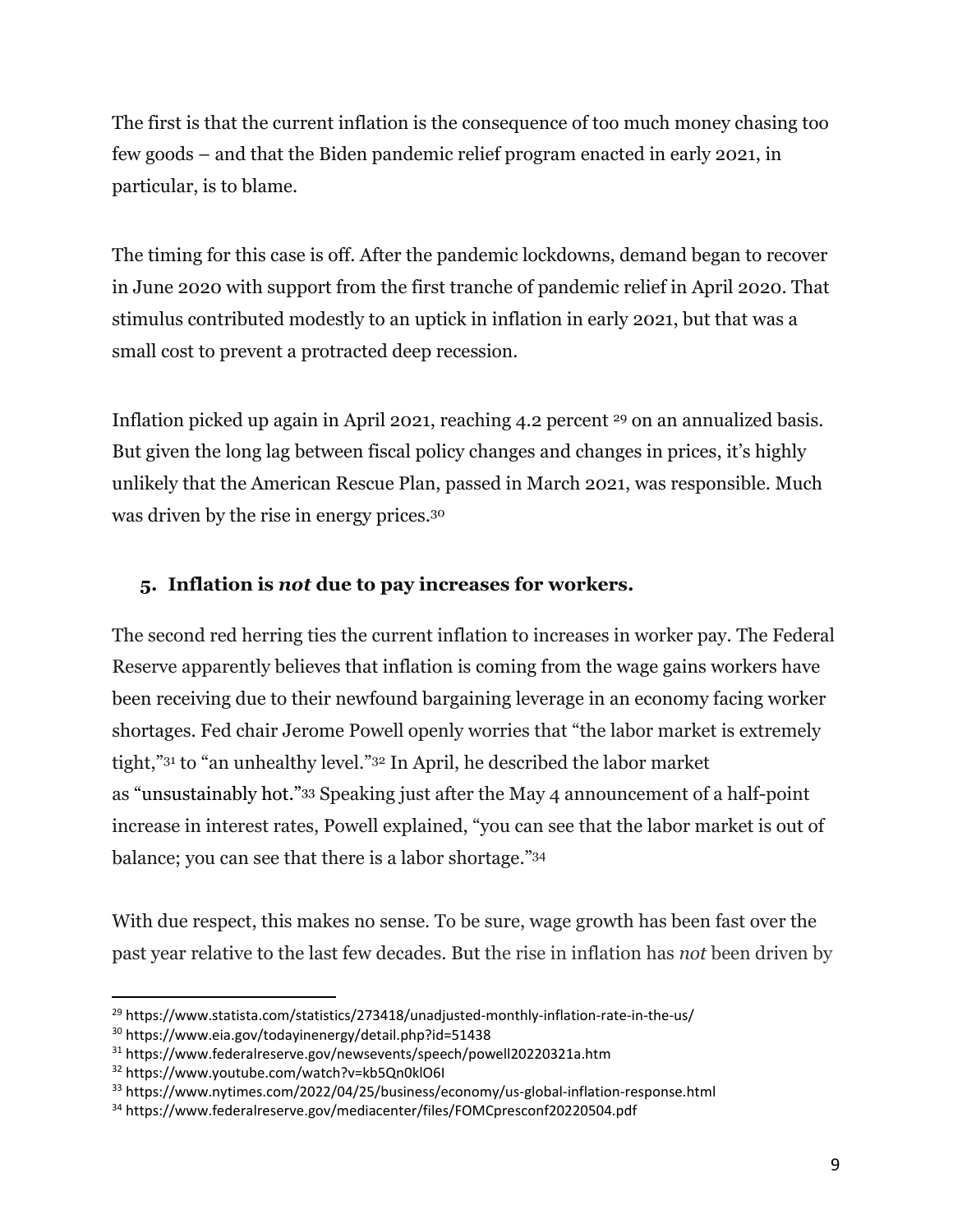anything that looks like an overheating labor market. In fact, wage growth has lagged far *behind* inflation. That means labor costs are dampening, rather than amplifying, price pressures. Average hourly earnings growth over the last quarter was 4.4 percent (at an annualized rate). If the only change in the economy over the past year had been the acceleration of nominal wage growth, inflation would be roughly 2.5–4.5 percent today, instead of over 8 percent.

Besides, when American corporations are enjoying record profits, why should wage gains lead to price increases? In a healthy economy we would expect corporations to pay the higher wages out of their profits rather than to pass them on to consumers in higher prices. Most American workers have not had much of a real wage increase (adjusted for inflation) in four decades. The labor market is not "unhealthily" tight, as Jerome Powell asserts; corporations are unhealthily fat. Workers do not have too much power; corporations do.

Raising interest rates is the wrong medicine for the wrong disease. Higher interest rates will not stop corporations from using their pricing power. Instead, higher interest rates will slow the economy and potentially cause millions of lower-wage workers to lose their jobs and forfeit long-overdue real wage increases. Higher rates will hurt millions of people who are among the most vulnerable in the economy.

The objective should be to stop big profitable corporations from using their power to raise prices, thereby fueling inflation. The correct medicine is to reduce corporate market power.

### **6. Inflation is due to corporate power.**

I have provided ample evidence that inflation is due to corporate pricing power. Given this, I recommend that Congress and the administration take the following steps:

*--- Strengthen antitrust enforcement***.** As I noted earlier, since the 1980s, twothirds of all American industries have become more concentrated. Monsanto now sets the prices for most of the nation's seed corn. Wall Street has consolidated into five giant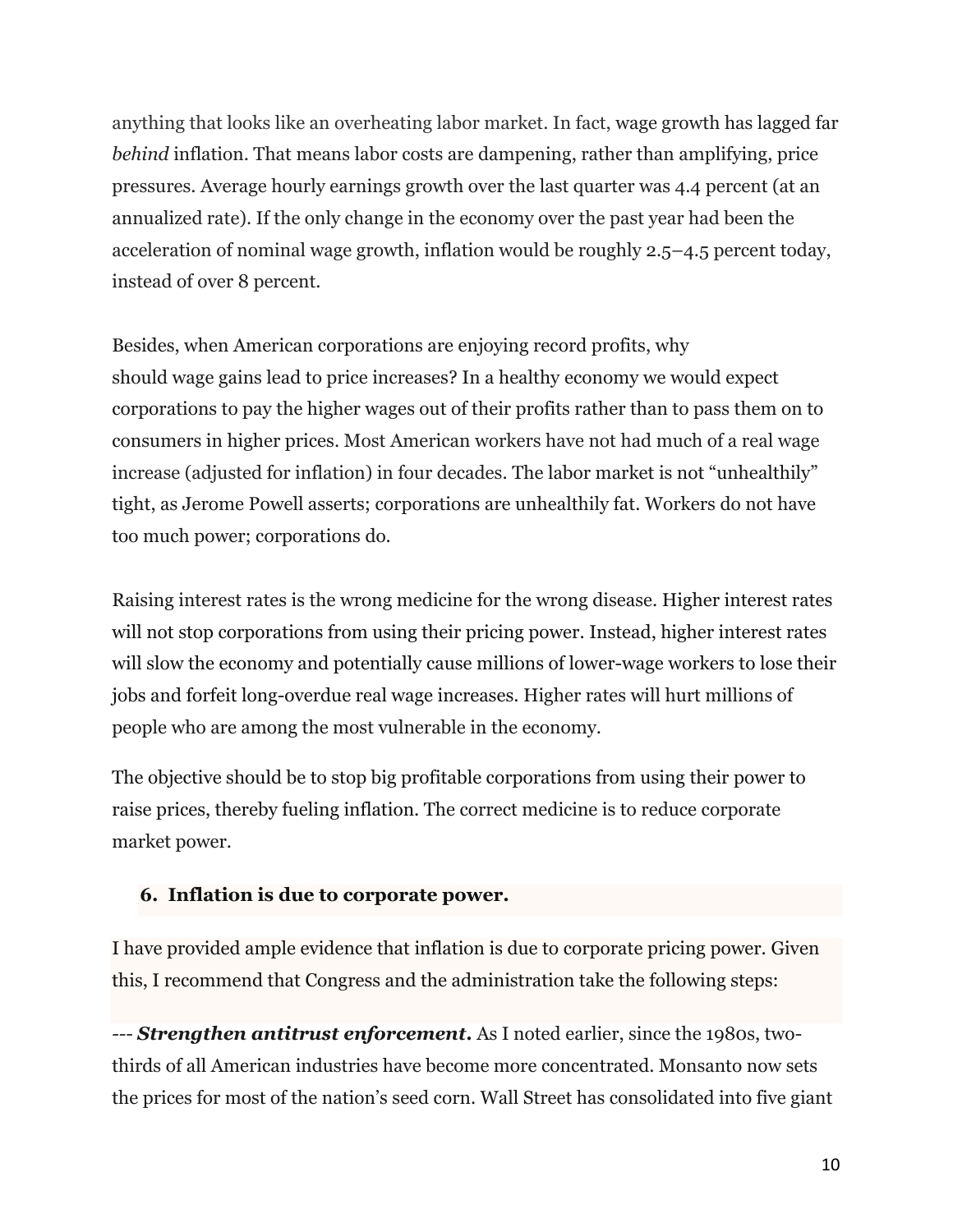banks. Airlines have merged from 12 carriers in 1980 to four today, which now control 80 percent of domestic seating capacity. The merger of Boeing and McDonnell Douglas has left the US with just one large producer of civilian aircraft — Boeing. Three giant cable companies dominate broadband (Comcast, AT&T and Verizon). A handful of drug companies control the pharmaceutical industry (Pfizer, Eli Lilly, Johnson & Johnson, Bristol-Myers Squibb and Merck). Two giant firms dominate consumer staples. A handful of national retailers and food outlets dominate local markets. Four giant firms control more than 80 percent of ocean shipping. Four giants control over 80 percent of meat processing. And so on.

Such concentration makes it easy for corporations to coordinate price increases with the handful of other companies in their same market without risking the possibility of losing customers, who have no other choice.

To be sure, antitrust litigation is complex and time consuming. I directed the policy planning staff at the Federal Trade Commission in the Carter Administration and saw this firsthand. Corporate America will do whatever it can to keep its near-record profits. Nonetheless, antitrust is worth the effort over the long term. Corporate concentration continues to harm workers and consumers while rewarding CEOs and investors.

One step Congress can take would be to update and modernize the antitrust laws to undo the damage courts have done to antitrust law over the past 40 years. Despite clear legislative intent, courts have systematically weakened the antitrust laws to focus primarily on price and output rather than protecting the competitive process. Monopolization cases, or Sherman Act Section 2 cases, are very difficult to bring and win today because courts have become extremely deferential to businesses. It is a complicated area, to be sure, given that competitive conduct and exclusionary conduct often look alike. Yet Section 2 enforcement is crucial to the U.S. economy.

*--- Prevent price gouging.* One possible initiative in the short term is to reduce price gouging. A bill<sup>35</sup> introduced by Rep. Jan Schakowsky of Illinois, the COVID-19 Price

<sup>35</sup> https://www.congress.gov/bill/117th-congress/house-bill/675/text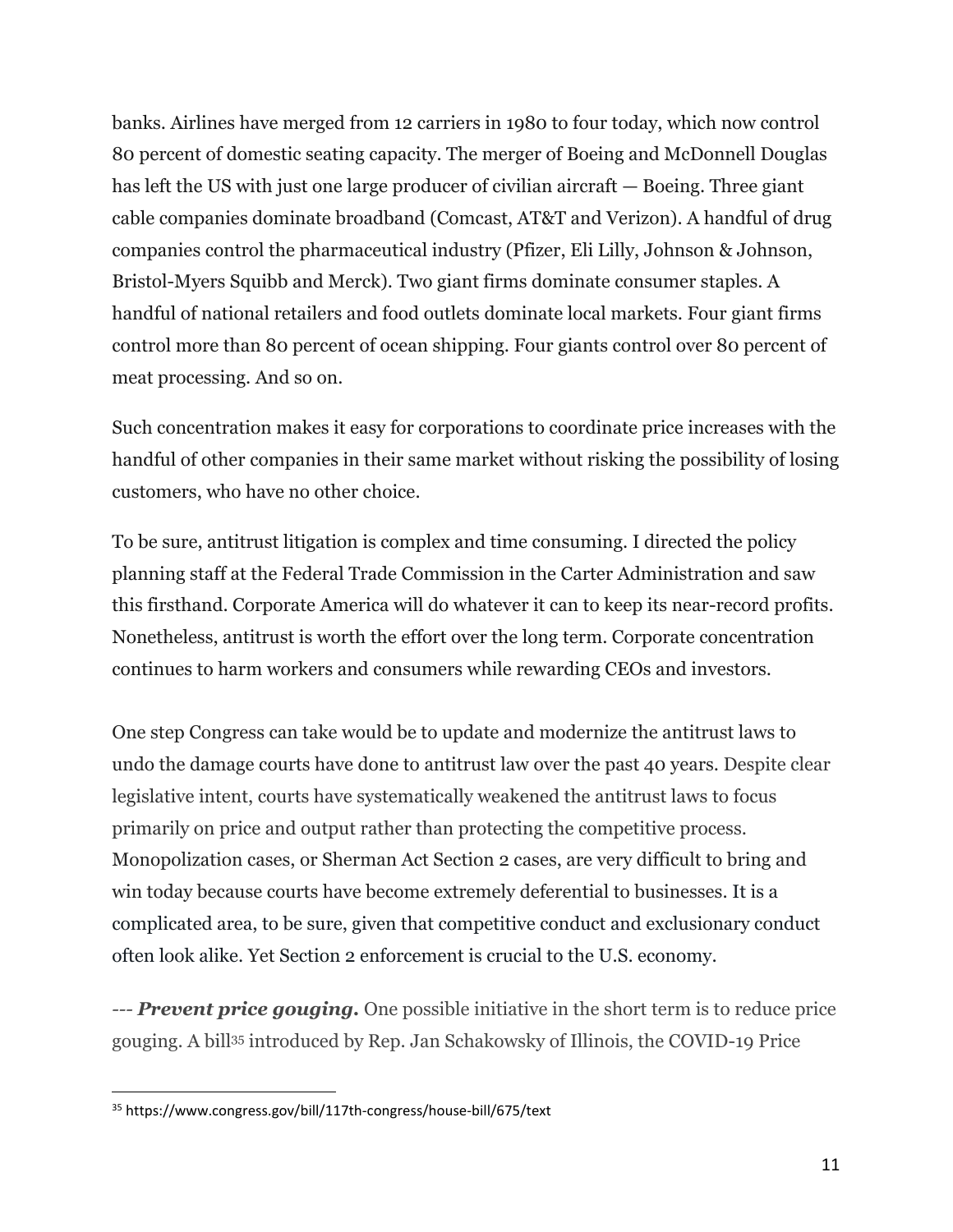Gouging Prevention Act, provides that "it shall be unlawful for any person to sell or offer for sale a good or service at a price that is unconscionably excessive; and indicates the seller is using the circumstances … to increase prices unreasonably." The bill goes on to direct the Federal Trade Commission to investigate whether the price reasonably reflects "additional costs, not within the control of" the seller, or whether it reflects opportunistic price-gouging. The FTC already has the power to carry out such investigations and impose penalties under existing law.

*--- Tax windfall profits.* Senator Sheldon Whitehouse and Rep. Ro Khanna have introduced a windfall profits tax bill that would levy a quarterly tax on large oil companies and distribute the revenue to consumers through a quarterly rebate. The perbarrel tax would be equivalent to half the differential between the pre-pandemic average oil price from 2015 through 2019 and current prices. Senator Bernie Sanders has introduced a temporary emergency measure modeled on the broad-based windfall profits tax implemented during the first and second World Wars and the Korean War, that would levy a 95 percent windfall profits tax on the profits of large corporations that exceed their average profit level from 2015 to 2019.

*--- Tax stock buybacks***.** Stock buybacks were considered illegal means of manipulating share prices before the Securities and Exchange Commission permitted them in 1984. They should be once again. At the very least, buybacks should be taxed. That would make companies think twice before putting shareholders ahead of American families.

--- *Invest in care*. Childcare and elder care investments offer other means of reducing inflationary pressures by boosting expected growth in the supply of labor.<sup>36</sup> They should be part of the policy mix as well.

#### **Conclusion**

<sup>36</sup> https://www.epi.org/blog/child-care-and-elder-care-investments-are-a-tool-for-reducing-inflationaryexpectations-without-pain/